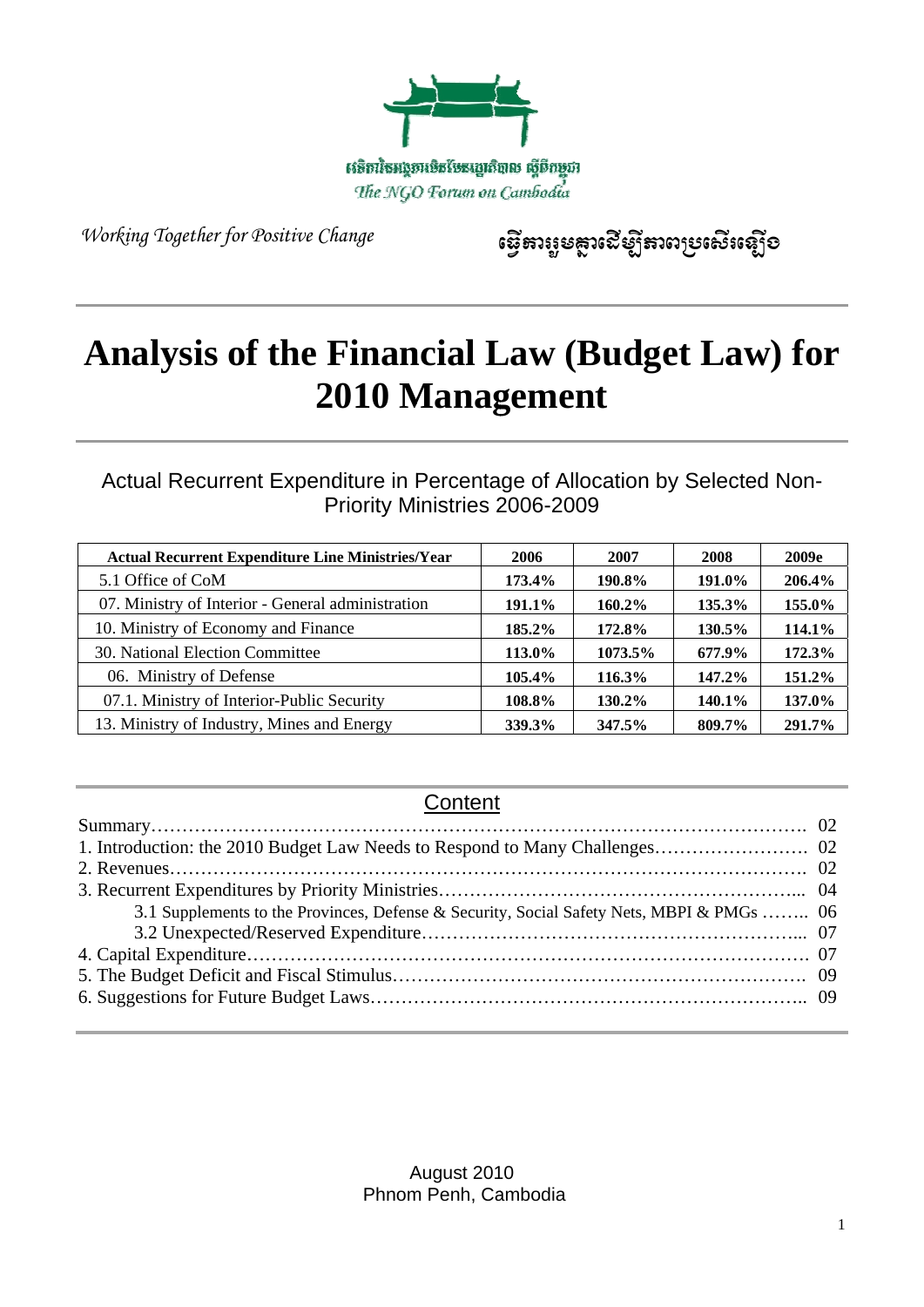# **Analysis of the Financial Law (Budget Law) for 2010 Management**

The NGO Forum on Cambodia started its budget work in 2006 with the intention to stimulate debate among stakeholders who are directly or indirectly involved in the National Budget, including government officials, members of parliament, media professionals, university lecturers and students, NGO staff, and the Cambodian public.

#### **Summary**

The 2010 Budget Law shows that the Royal Government of Cambodia (RGC) expects to receive nearly two billion US dollars during the course of the year. Spending this revenue collected from taxes, fees and fines paid by citizens and companies, as well as the grants and loans from development partners, is the RGC most potent instrument to achieve the goals and objectives outlined in the Rectangular Strategy phase II and the National Strategic Development Plan (NSDP).

The 2010 Budget Law has to respond to many challenges. While the food prices that started to rise in 2008 continue to be high, many families saw their income reduced as a result of job-losses and underemployment in the construction, garment, and tourism sectors. Recent research by the Cambodian Economic Association shows that recent gains in poverty reduction are being reversed as many rural households are facing food insecurity, reducing health expenses and taking loans to cover their health expenses, daily consumption, and the repayment of old debts. In turn, the increased indebtedness makes these families vulnerable in the near future as they have little opportunity to pay off these debts.

Positive developments in the 2010 Budget Law are:

- A significant increase in allocations to agriculture and rural development, which raises hopes for further improvements in maintenance and expansion of rural infrastructure, such as roads, water supply and irrigation needed for better access to markets and higher yields.
- An increase in the tax rate on luxury cars and the introduction of a 0.1 percent tax on properties will increase RGC revenues especially for the benefits of sub-national administration budget. The 0.1 property tax on land, houses, buildings and other construction projects is especially expected to promote productive investment by discouraging the holding of unused land for speculation.

Issues for Consideration in 2010 Budget Implementation and 2011 Budget Allocation:

- The allocations for the recurrent budgets of the Ministries of Education, Youth & Sports, as well as Labor and Vocational Training, are below average and should be higher in the next year budget given the need to improve the quality of education, and achieve Cambodia millennium development goals (CMDG).
- A similar concern is raised for the current allocation to the Ministry of Agriculture, Forestry and Fisheries as there is a real need to improve agriculture extension services and agricultural research & development,

According to the Rectangular Strategy phase II, the Priority Mission Groups (PMGs) and Merit Based Pay Initiative (MBPI) incentive schemes are important to deepen nationwide reforms. The suspension of the PMGs and the MBPI, announced in the Explanatory Note to the Draft Budget Law, may have a negative impact on the progress of reform agenda of the RGC.

The information and suggestions on sector budget allocation were also provided by key NGOs working in the sector of Health, Education and Decentralization & Deconcentration which include MEDiCAM, NEP and CCSP.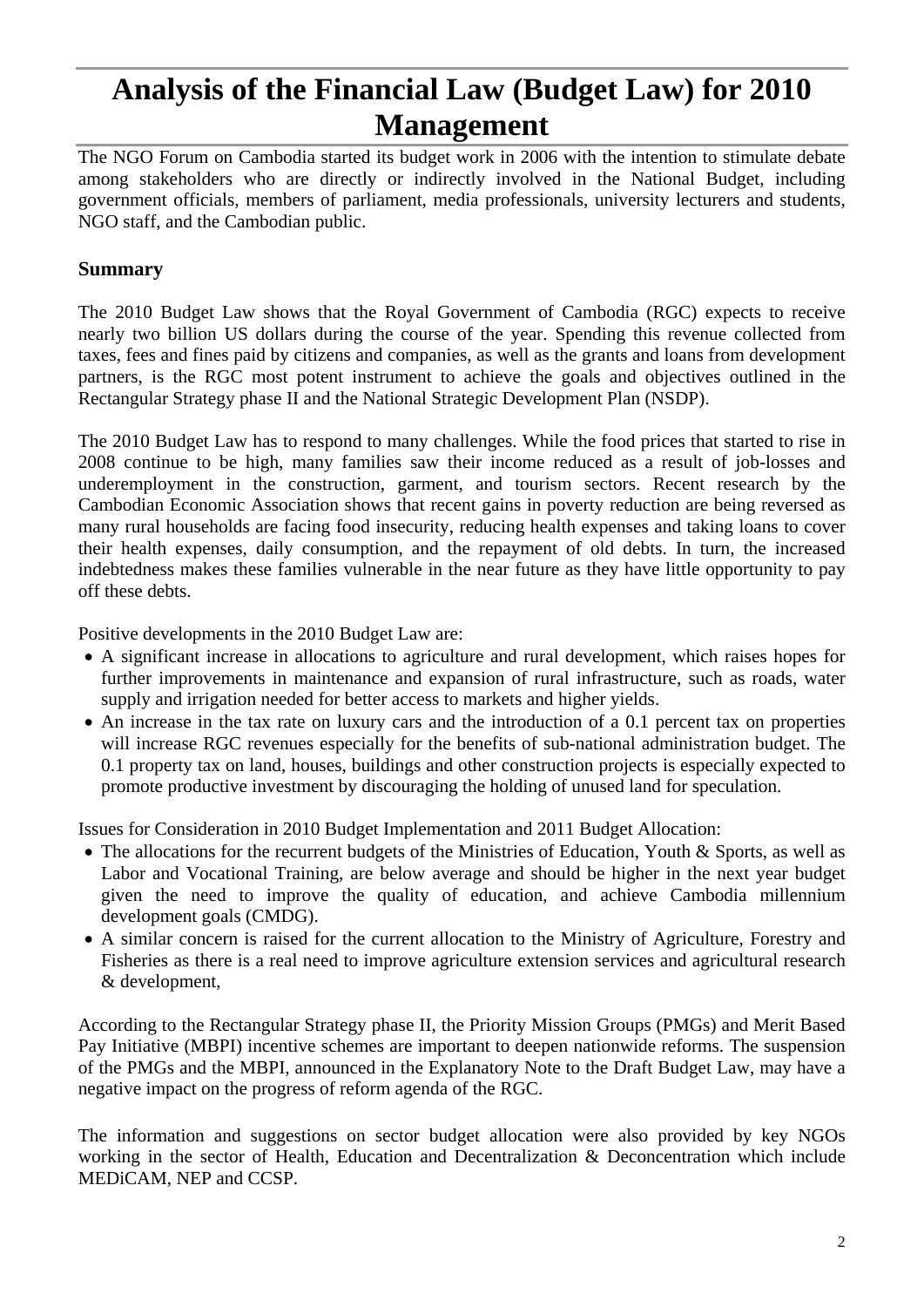#### **1. Introduction: the 2010 Budget Law Needs to Respond to Many Challenges**

The National Budget Law is government's most important instrument to achieve economic growth and poverty reduction. Both 2008 and 2009 have been especially difficult years for many people, in particular the poor and vulnerable communities.

The food crisis that started in early 2008 had a negative effect on the gains made in poverty reduction and as can be seen in Figure 1, most prices continue to be high, making life especially difficult for the poor who spend 83 percent of their income on food and beverages.

During a time when many of Cambodia's youth are entering the job-market, the financial crisis that followed in late 2008 caused many job losses, especially in construction and the garment industry, $\frac{1}{1}$  and has lead to a significant reduction in income for many families. In addition, farmers of rubber, cassava, soy bean, and maize were hard hit due to high input prices during the planting season and a drop in the international price at harvest time. Source: National Institute of Statistics (NIS), 2009



**Figure 1: Selected Goods 2007-2009, Riel per Kg** 

As traditional coping mechanisms (selling labor & migration) are not available due to the crisis, recent research by the Cambodian Economic Association shows that gains made in poverty reduction are being reversed as many rural households are becoming food-insecure, reducing health expenses and taking loans to cover health expenses, daily consumption, and the repayment of old debts. This increased indebtedness made these families vulnerable in the future as they had limited opportunity or high inability to pay off these new debts.

Through the National Budget, including development aid, the Royal Government of Cambodia (RGC) has to prioritize the needs of the most vulnerable and support their efforts to recover from the crisis in 2010. Important elements for this recovery include the provision of social safety nets, affordable health services, keeping children and youth in school, investment in agriculture and rural developments, and continued government reforms. The analyses of the 2010 Budget Law figures below, and the suggestions made for the plenary session of the National Assembly Debate on the draft budget law on Monday, November  $30<sup>th</sup>$ , 2009 were made with the difficulties faced by the poor and vulnerable communities in mind.

#### **2. Revenues**

 $\overline{a}$ 

The 2010 Budget Law is the Government's single most important tool to achieve its vision outlined in the Rectangular Strategy Phase II and the National Strategic Development Plan. For the 2010 fiscal

<sup>1</sup> According to UNCT, *"The Global Economic Downturn: Opportunity or Crisis"*, (Nov. 2009), 63,000 jobs were lost in the garment industry.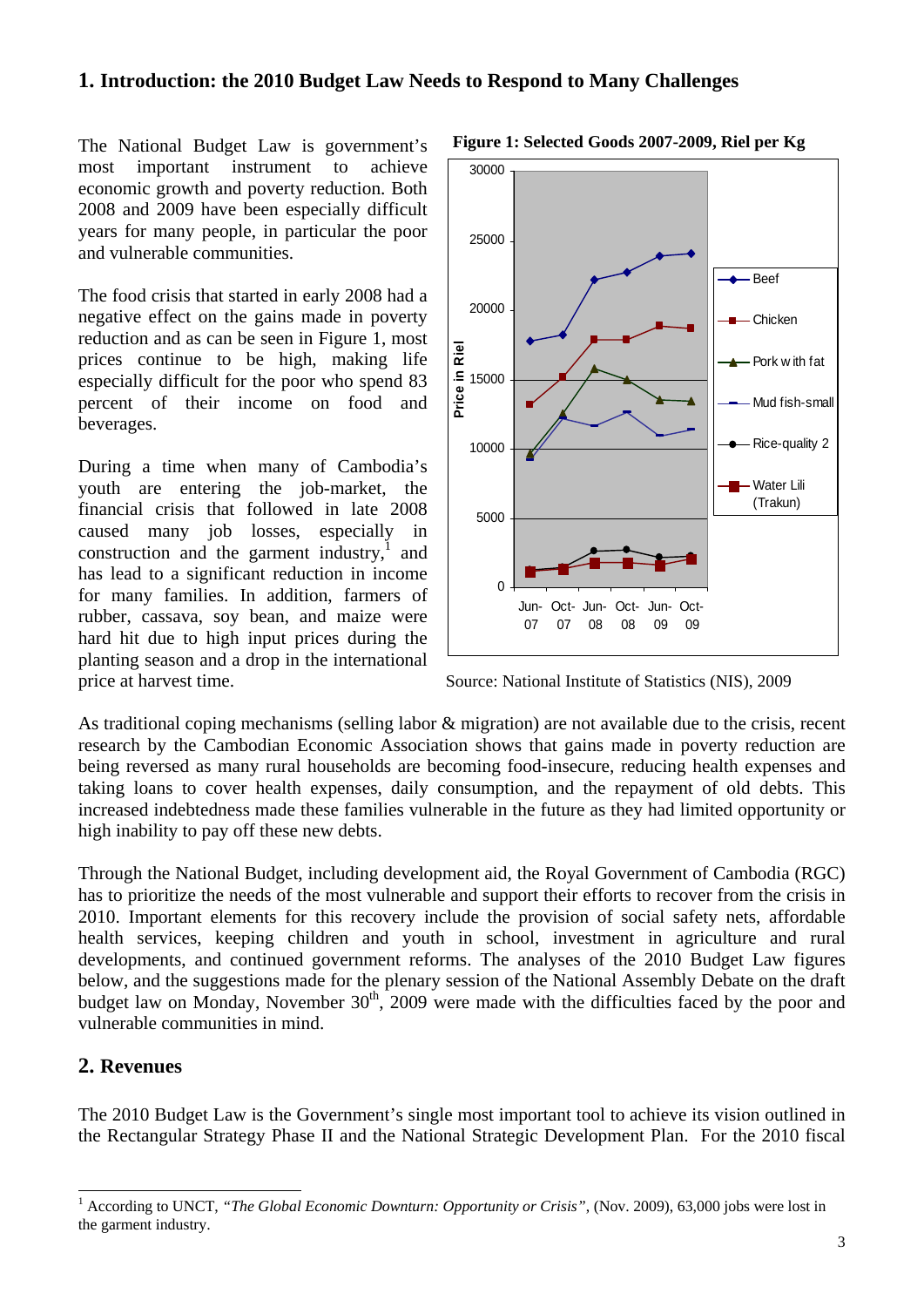year, the RGC expects to receive US\$ 1,976.8 Million during the course of the year which is a 12 percent increase compared to the expected revenues in the 2009 Budget Law.

The majority of the revenues of the 2010 National Budget will be raised domestically, coming from the Value Added Tax (US\$ 432 million) and other taxes, fees, and fines paid by consumers, and companies. Revenues from outside sources<sup>2</sup> that are included in the Budget Law accounted for 25 percent of the expected revenues and are mainly used to help finance the capital-side (planned public investment projects under each line ministries of the RGC) of the National Budget.



Figure 1: Shares of National Budget Revenue by Major Sources in 2010 Budget Law

Source: 2010 Budget Law

The RGC raises these revenues in order to provide public goods and services and to develop the country as laid out in the phase two of the Rectangular Strategy and the National Strategic Development Plan (NSDP).

Positive developments on the revenue side that were announced in the 2010 Budget Law are:

- 1. an increase in the vehicle road tax rate especially with highest increase on luxury and high energy tourist cars; and
- 2. the introduction of a 0.1 percent tax on properties<sup>3</sup> which includes land, houses, buildings and other construction projects built on those taxable lands that cost more than 100 million riel (or equal to US\$ 24,000). The property price will be based on market price evaluated by the Committee for Property Evaluation established by Prakas issued by Minister of Economy and Finance. Basis for this tax calculation is market price of these properties after subtracting the 100 million riel cost. However, there are also some exceptions to this tax including agriculture lands, state properties, community properties for humanitarian, religious or non-profit purpose, diplomatic mission or consulate properties, international NGOs and other government technical cooperation agencies. The NGO Forum welcomes the introduction of this tax, which is expected to promote investment in productive land and discourage holding of unused land for speculation.

## **3. Recurrent Expenditures by Priority Ministries**

The Budget Law is split into two parts with a recurrent budget that is financed by domestic resources and a capital side of the budget financed that relies heavily on funds from development partners (the 25% percent of total revenue from outside sources). Allocations in the 2010 Budget Law for recurrent expenditure (such as wages, allowances, small maintenance and other operational costs) show a mixed picture for ministries' working areas that have been labeled priority in the past.

<sup>&</sup>lt;sup>2</sup> This revenue is not channeled through the national treasury.

 $3$  This tax will be based under the geographic administration of Municipality and Provincial Offices.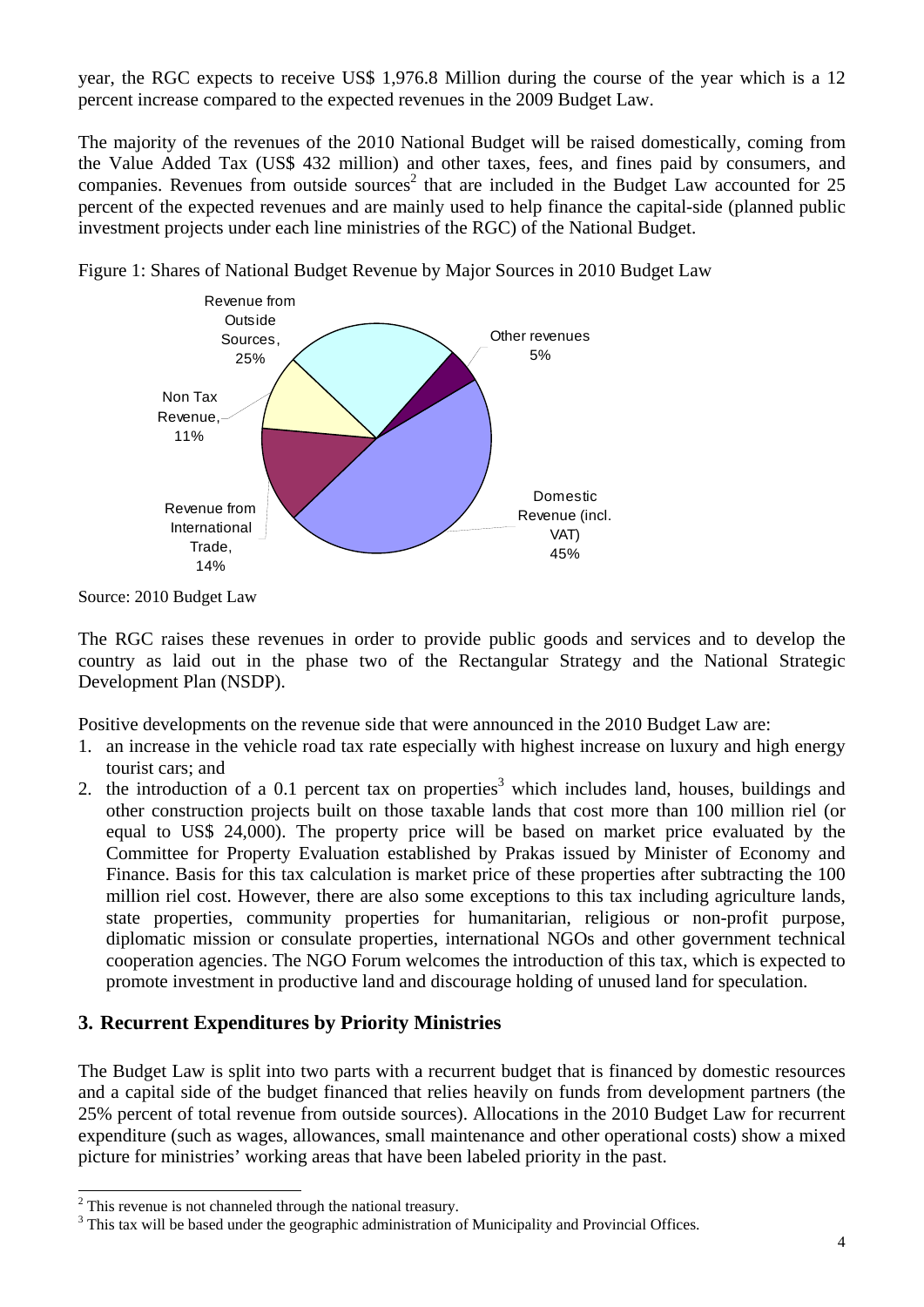Table 1 below shows that allocations to the ministries of health, justice, and rural development are increasing *above average* (marked grey). This is commendable and in line with the recognized need to:

- (i) *Improve delivery of health services*, especially it is recommended by MEDiCAM that packages for maternal and newborn child services are provided for free, including emergency obstetric care services, facility deliveries by skilled birth attendants, neo-natal infection care, and nutrition for mother and child. Without these packages, Cambodia will not be able to achieve the Millennium Development Goals number four and five.
- (ii) *Improve the functioning of the judiciary*
- (iii) *Maintain and expand rural infrastructure, including rural roads, rural water supply and irrigation* needed for better access to markets and higher agriculture production yields. Both the MoRD and the MoWRM have an important mandate in this area and contribute to public investments in the rural areas with its expected positive impact for small scale farmers.

|                                                   |                |                 |                | $\frac{0}{0}$   |          |
|---------------------------------------------------|----------------|-----------------|----------------|-----------------|----------|
|                                                   | 2009           | <b>Impl.200</b> | 2010           | <b>Impl.200</b> | 2010/200 |
|                                                   | B.L            | 9               | B.L            |                 | 9        |
| TOTAL CURRENT EXPENDITURE                         | 1064           | 1153            | 1227           | 108.4%          | 15%      |
| A. General administration                         | 149            | 200             | 169            | 134.5%          | 14%      |
| <b>National Assembly</b><br>O.W.                  | 25             | 25              | 28             | 100.0%          | 12%      |
| Ministry of Justice<br>0.W                        | $\overline{7}$ | 7               | 9              | 100.1%          | 30%      |
| National Audit Authority<br>0. W                  | $\overline{2}$ | $\overline{2}$  | $\overline{2}$ | 98.1%           | $-1\%$   |
| <b>B. Defense and Security</b>                    | 219            | 319             | 281            | 146.0%          | 28%      |
| <b>C. Social Sector</b>                           | 390            | 423             | 446            | 108.5%          | 14%      |
| Ministry of Health<br>O.W.                        | 123            | 131             | 146            | 106.3%          | 19%      |
| Ministry of Education, Youth & Sports<br>O.W.     | 181            | 192             | 201            | 106.0%          | 11%      |
| Ministry of Women Affairs<br>O.W.                 | 6              | 6               | 7              | 98.9%           | 9%       |
| Ministry of Labor and Vocational Training<br>O.W. | 13             | 22              | 14             | 176.0%          | 13%      |
| <b>D. Economic Sector</b>                         | 88             | 97              | 102            | 110.0%          | 16%      |
| o.w. Ministry of Agriculture, Forestry and        |                |                 |                |                 |          |
| Fisheries                                         | 19             | 20              | 21             | 106.0%          | 14%      |
| Ministry of Rural Development<br>O.W.             | 16             | 16              | 20             | 100.4%          | 30%      |
| o.w. Ministry of Land, Urbanization and           |                |                 |                |                 |          |
| Construction                                      | 6              | 6               | 7              | 102.4%          | 12%      |
| o.w. Ministry of Water Resources and Meteorology  | 8              | 8               | 9              | 99.5%           | 17%      |
| 99. Unallocated (current) expenditures            | 218            | 114             | 228            | 52.4%           | 5%       |
| <b>Supplementation to cities-provinces/</b>       |                |                 |                |                 |          |
| communes-sangkat                                  | 42             | 42              | 62             | 100.0%          | 47%      |
| <b>Reserved Budgets/Unexpected Expenses</b>       | 145            | 144             | 100            | 99.8%           | $-31%$   |

#### **Table 1: Recurrent Expenditure per Category and Selected Line Ministries, in US\$ million**

Source: 2010 Budget Law and Budget Management Documents 2010

The unfavorable points in Table 1 shows that five out of eight ministries that have been labeled priority in the past are receiving a less-than-average increase for their recurrent budgets: Ministries of Education, Youth & Sports; Women Affairs; Labor and Vocational Training; Agriculture, Forestry and Fisheries budgets ; and Land Management, Urbanization and Construction. There is a concern that the relative low increase for education will affect the improvement of quality education. This is seen as the biggest challenge in the sector at the moment which requires qualified teachers and appropriate teaching materials, both financed from the recurrent budget. In addition, the increase for the Ministry of Agriculture, Forestry and Fisheries (MAFF) is lower than expected, given for instance the need for investment in agriculture extension services. The favorable points is that three priority ministries are included in the top ten increase above average including Ministries of Rural Development, Justice and Health.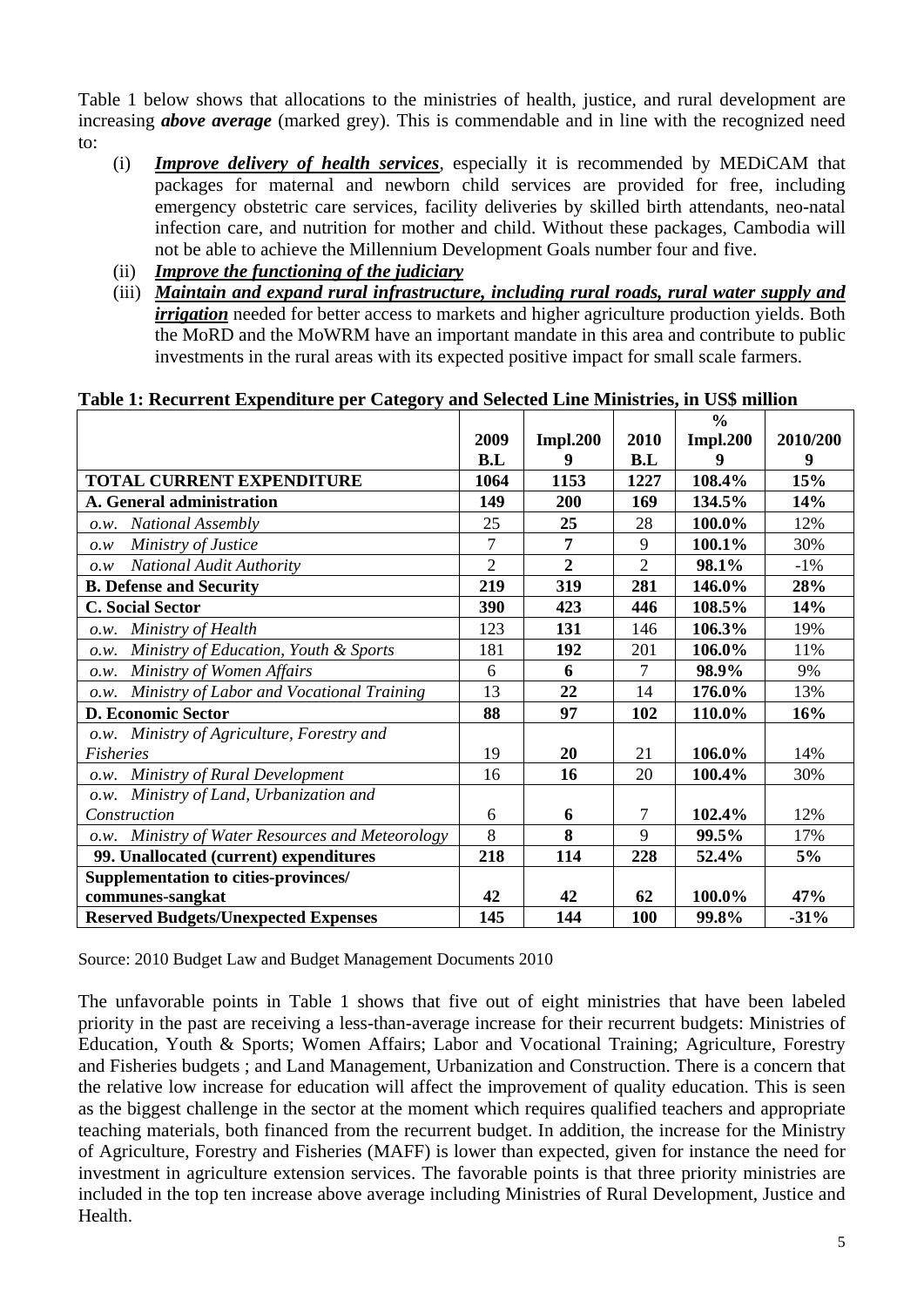In the same table, it also shows that the Defense and Security sector and General Administration sector overspent their allocated recurrent budget in the estimated 2009 budget implementation and the percentage are much higher than economic and social sectors. The overspending in the General Administration sector comes mainly from overspending in non-priority ministries including Office of Council of Ministers (206.4%), Ministry of Interior-General Administration (155%) and National Election Committee (172.3%). This overspending mostly comes from the Unexpected Expenditure/Reserved Expenditure (see section on Unexpected Expenditure below). This overspending is observed to repeat almost every year in the last four years or the start of Public Financial Reform Programme in 2005 (see table 2 below).

Table 2: Actual Recurrent Expenditure in % of Allocated Budget in the Budget Laws 2006-2009

| <b>Actual Recurrent Expenditure Line Ministries/Year</b> | 2006   | 2007      | 2008   | 2009e  |
|----------------------------------------------------------|--------|-----------|--------|--------|
| 5.1 Office of CoM                                        | 173.4% | 190.8%    | 191.0% | 206.4% |
| 07. Ministry of Interior - General administration        | 191.1% | $160.2\%$ | 135.3% | 155.0% |
| 10. Ministry of Economy and Finance                      | 185.2% | 172.8%    | 130.5% | 114.1% |
| 30. National Election Committee                          | 113.0% | 1073.5%   | 677.9% | 172.3% |
| 06. Ministry of Defense                                  | 105.4% | 116.3%    | 147.2% | 151.2% |
| 07.1. Ministry of Interior-Public Security               | 108.8% | 130.2%    | 140.1% | 137.0% |
| 13. Ministry of Industry, Mines and Energy               | 339.3% | 347.5%    | 809.7% | 291.7% |

Source: 2010 Budget Management Document Volume 1

## **3.1 Supplements to the Provinces, Defense & Security, Social Safety Nets, MBPI & PMGs**

In addition to the 0.1 percent property tax to benefit sub-national administration budget, the increasing **supplement to the cities-provinces/communes-Sangkat** shows progress in the decentralization process. Compared to the 2009 Budget Law, the supplementation to cities-provinces / communes-Sangkat will increase 47 percent to US\$ 62 million, which should contribute to fund projects at the commune/Sangkhat level that respond to local needs. However, since 2009 both budget line items of city-provincial budget and Commune-Sangkat budget has been grouped together which does not allow a comparison of allocation for both budget line items over the year. According to a statement by H.E. Keat Chhon in the Phnom Penh Post issued on 7 October 2009, each commune will receive an average of US\$ 22,300 in 2010.

As already mentioned by the  $IMF<sup>4</sup>$ , increased recurrent spending on **defense & security** (from US\$ 219 million in 2009 to US\$ 281 million in 2010) will affect spending on priority areas. During the meeting of the Technical Working Group on Public Financial Management (TWG-PFM) in September 2009, a senior representative from the MEF stressed that the increase in defense expenditure was due to a revision in the allowance system of the military which brings it in-line with the civil service. He added that this is justified in a time that the Kingdom needs to be protected. Although these funds have a positive stimulating effect on the economy, they are also recurrent in nature and are therefore not necessarily part of a temporary stimulus package. However, the announcement in the Explanatory Note to the National Budget that function allowances of the military personnel to be revised may change this.

The Explanatory Note to the 2010 Draft Budget Law also announced the suspension of the Priority Mission Groups (PMGs) and the Merit Based Pay Initiative (MBPI) for civil servants, which receives significant donor-support. This contradicts the Rectangular Strategy (para. 25) which states that "*In the fourth legislature, the Royal Government will continue to expand the coverage of the PMGs and MBPI to a number of priority ministries and agencies, in order to deepen nationwide sectoral reform* 

 4 Press Release: Statement at the Conclusion of an IMF Staff Mission to Cambodia, September 24, 2009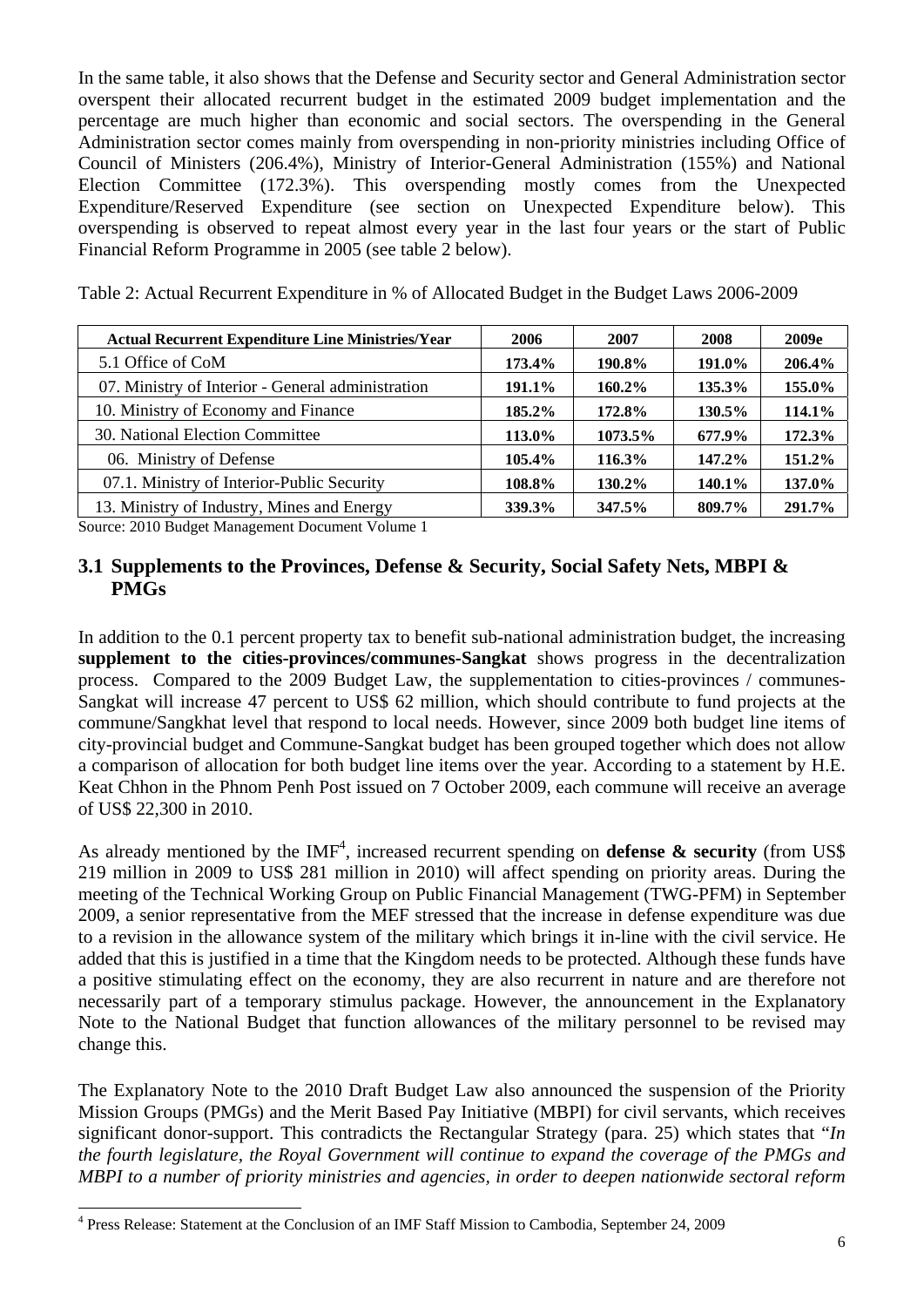*programs.*" The need to balance the budget and review expenditures is necessary and needs to be carefully assessed against the risk of slowing down the urgently needed reforms, for which Cambodia "*has no other choice than continuing with firm and conscientious implementation of all needed*  reforms<sup>"5</sup>. It is evident that the need to balance the budget needs to be met, while reforms need to be continued at the same time. This is a challenge that policy makers should solve in the interest of the millions of Cambodians benefiting from these reforms.

Many discussions have been held on expanding **social safety nets** in Cambodia with both Government and development partners making commitments to this. The 2010 Budget Law showed an increase for the Ministry of Social Affairs, Veterans and Youth Rehabilitation (MoSAVYR) from an allocation of US\$ 44.3 million in 2009 to US\$ 52.6 million in 2010. In addition, donor-financed capital allocations to the MoSAVYR increase by US\$ 13.6 million to US\$ 18.4 million. The NGO Forum will monitoring whether these funds are being allocated to social safety net expenditures and who the intended beneficiaries for this increased expenditure are.

# **3.2 Unexpected/Reserved Expenditure**

As per article 25 of the Law on Public Financial System, these funds are allocated to ministries, institutions and similar public entities by sub-decree pursuing to the request made by the Minister of Economy and Finance and beyond the oversight of the National Assembly.

In the 2010 Budget Law, the allocation for unexpected/reserved expenditure has been reduced by US\$ 44 million from US\$ 144.5 million in 2009 to US\$ 100 million. There are many good reasons for Cambodia to budget a significant amount for unforeseen expenditures, which may include: lower than expected donor funds; floods, droughts and other natural disasters; ensuring national security and protecting Cambodian boundaries. However as can be seen in the separate briefing on analysis of government use of unexpected/reserved expenditure from 2005 to 2009 by the NGO Forum, the subdecrees authorizing actual expenditure seem to provide some level of explanation on the use of these funds. The results of the analysis show that these funds have not only been used to pay for "unexpected events" such as floods, droughts, lower than expected donor funds, but also to finance additional needs from ministries that could have been foreseen, such as payment to private companies for rice supply since 2003, payment for administrative operation of some government agencies and serving elections.

For this year's unexpected/reserved expenses, which represents eight percent of total recurrent expenditure, NGOs request the National Assembly to monitor whether these funds can be reallocated to priority sectors mentioned earlier that will benefit more to the poor and vulnerable groups in the latter budget laws.

## **4. Capital Expenditure**

Table C on capital expenditure in the 2010 Budget Law shows that total capital expenditure in 2010 is expected to amount to US\$ 761.3 million, an increase of 13 percent compared to the 2009 Budget Law. Table 3 below provides an overview of the line ministries that together account for 94 percent of all capital expenditure in the 2010 Budget Law.

Table 3 shows significant increases in capital expenditure for the ministries involved in agriculture and rural development. The combined capital budgets for MoRD, MAFF, and MoWRM will increase by US\$ 38 million which should have a positive impact on the rural areas where 90 percent of the poor Cambodians<sup>6</sup> live.

 $\overline{a}$ 

<sup>&</sup>lt;sup>5</sup> Rectangular Strategy Phase II (para. 4)

<sup>&</sup>lt;sup>6</sup> Poverty headcount index for Cambodia stood at 30.1% in 2007 Cambodia Socio-Economic Survey (CSES), published by the World Bank in 2009.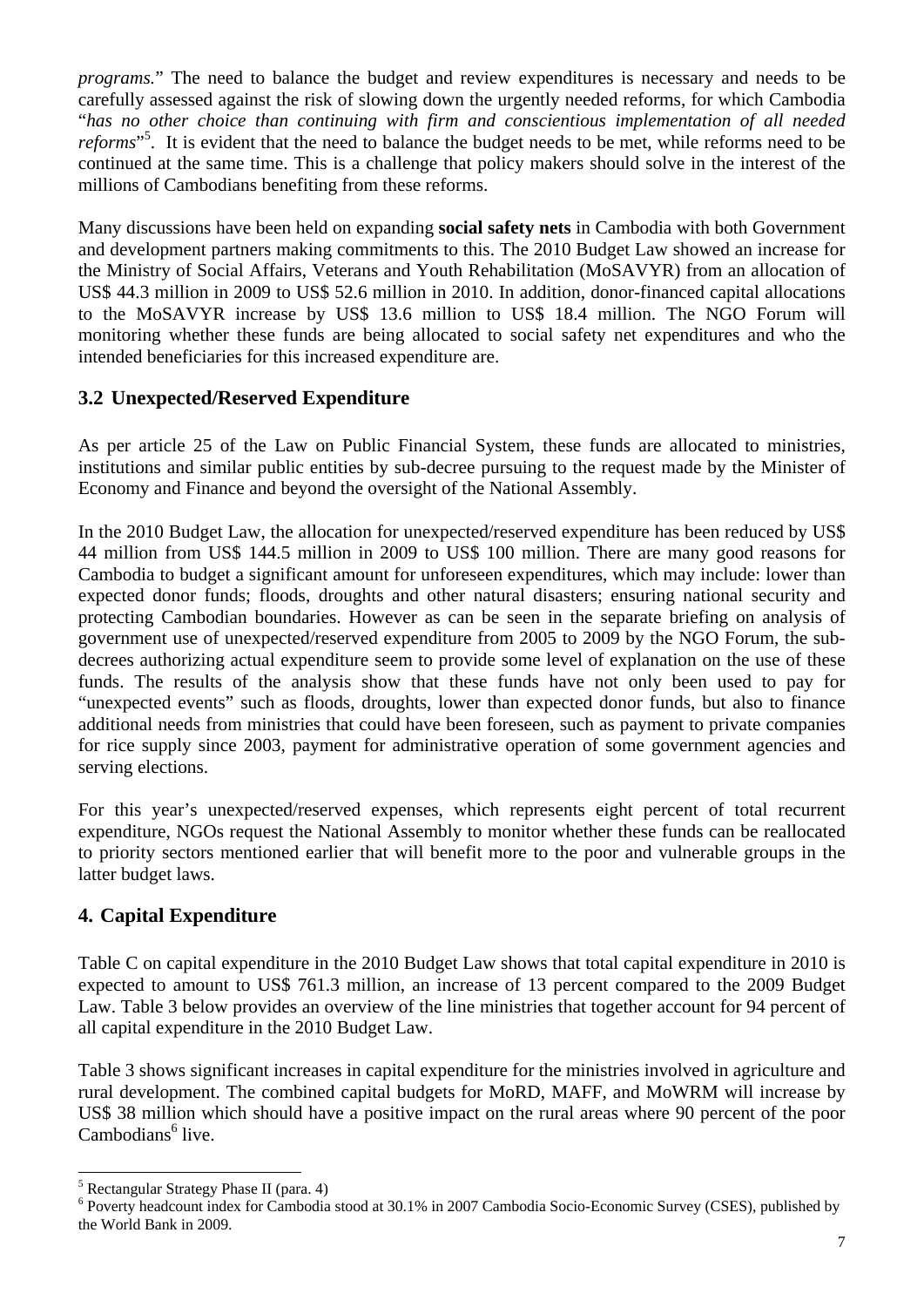As shown in previous analysis of the implementation of the budget law (see analysis of the 2008 and 2009 budget law), translating these allocated funds into actual expenditures has proven to be a challenge. This point is illustrated again by the fact that 52 projects from MAFF, 25 projects from MoWRM and 23 projects from MoRD that are featured in the 2009 Budget Law seem not to have been implemented and were moved to the 2010 Budget Law<sup>7</sup>. This suggests that these three ministries seems likely to be under-spending their budget again for 2009. The difficulties faced in the implementation of agricultural projects is also illustrated in Box 1 below which describes the challenges faced by MoWRM in its implementation of the North-West Irrigation project, financed with a US\$ 20 million concessional loan from the Asian Development Bank (ADB) and a US\$ 4 million grant from the French Development Agency (AFD).

Through this, the NGO Forum would like to call for bigger roles of the National Assembly on monitoring the quality of support provided by external development partners to the MoRD, MoWRM, and MAFF and what actions need to be taken by RGC with support from development partners in order to efficiently implement such development projects in a timely and effective manner.

| Table 3: Capital Expenditure Allocation in the 2010 Budget Law, Selected Line Ministries |  |
|------------------------------------------------------------------------------------------|--|
| (US\$ million)                                                                           |  |

|                                                               | 2009  | 2010  | Increase /<br><b>Decrease</b><br>2010/2009 |
|---------------------------------------------------------------|-------|-------|--------------------------------------------|
| Total capital expenditure                                     | 673.8 | 761.3 | 13%                                        |
| Ministry of Social Work, Veterans and Youth<br>Rehabilitation | 4.8   | 18.4  | 285%                                       |
| Ministry of Interior                                          | 10.7  | 22.3  | 109%                                       |
| Ministry of Post and Telecommunications                       | 8.2   | 13.8  | 67%                                        |
| Ministry of Water Resources and<br>Meteorology                | 43.9  | 67.4  | 54%                                        |
| Ministry of Rural Development                                 | 13.9  | 21.0  | 51%                                        |
| Ministry of Public Work and Transport                         | 195.5 | 254.1 | 30%                                        |
| Ministry of Agriculture, Forestry and<br><b>Fisheries</b>     | 51.2  | 58.5  | 14%                                        |
| Ministry of Industry, Mine, and Energy                        | 42.6  | 43.9  | 3%                                         |
| Ministry of Health                                            | 126.0 | 122.6 | $-3\%$                                     |
| Ministry of Economy and Finance                               | 38.7  | 33.0  | $-15%$                                     |
| <b>Phnom Penh Municipality</b>                                | 13.0  | 10.5  | $-19%$                                     |
| Ministry of Education, Youth and Sports                       | 63.1  | 49.2  | $-22%$                                     |
| Source: 2010 Budget Law                                       |       |       |                                            |

Table 4: Estimated Capital Expenditure as % of Allocated Budget 2006-2009 for Priority Ministries

| <b>Capital Expenditure of Priority Ministries/Year</b> | 2006 | 2007 | <b>2008e</b> | 2009e |
|--------------------------------------------------------|------|------|--------------|-------|
| Ministry of Health                                     | 60%  | 95%  | 111%         | 122%  |
| Ministry of Education, Youth and Sports                | 143% | 72%  | 85%          | 69%   |
| Ministry of Agriculture, Forestry and Fisheries        | 30%  | 39%  | 25%          | 50%   |
| Ministry of Water Resources and Meteorology            | 41%  | 53%  | 111%         | 112%  |
| Ministry of Rural Development                          | 101% | 57%  | 32%          | 70%   |
| Ministry of Land Management, Urbanization, and         | 173% | 12%  | 175%         | 124%  |

 $7$  Ministry of Planning, Public Investment Programme (PIP) 2010-2012.

 $\overline{a}$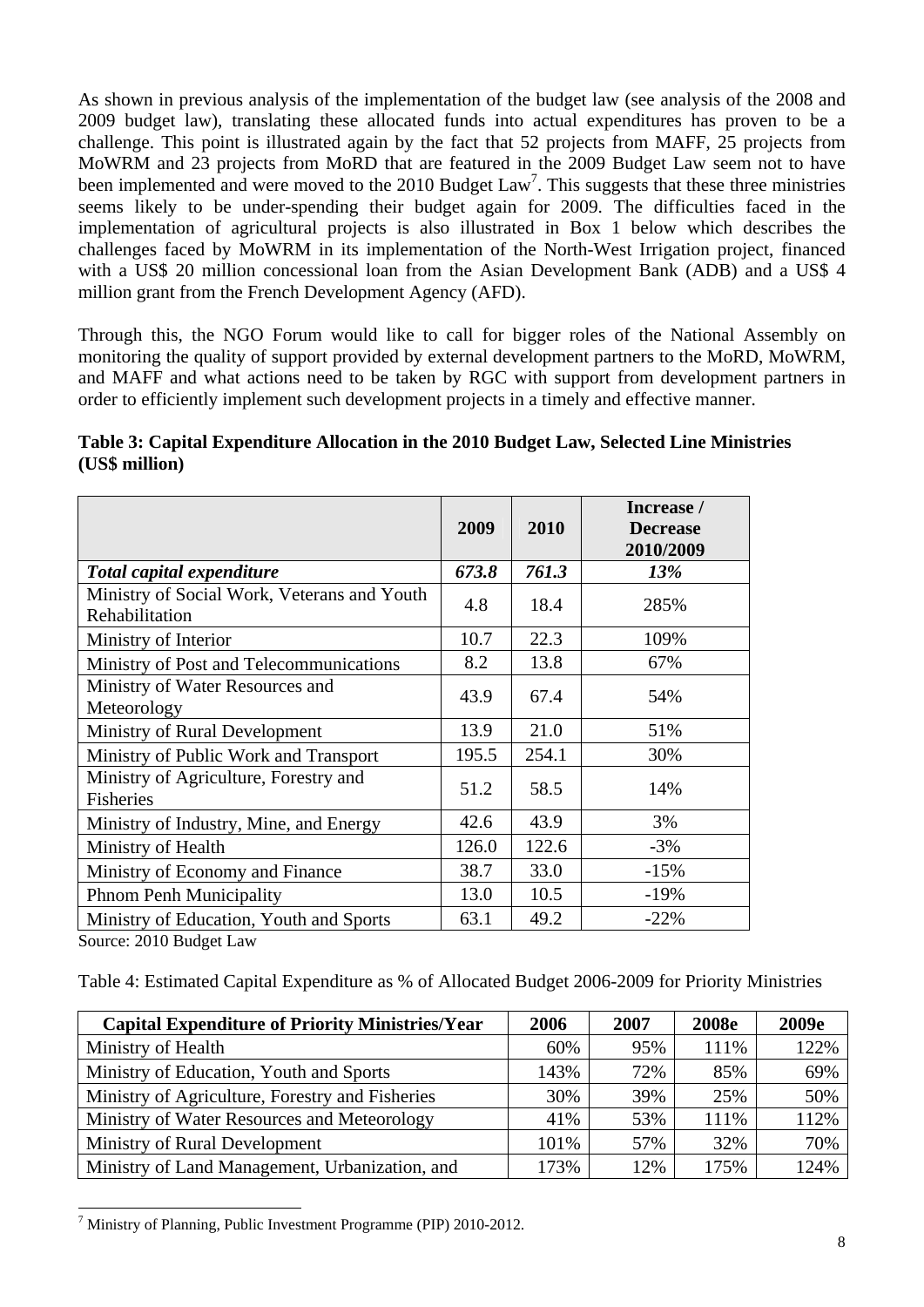| Construction                              |      |     |     |    |
|-------------------------------------------|------|-----|-----|----|
| Ministry of Justice                       | 297% | 35% | 0%  | 0% |
| Ministry of Labor and Vocational Training | 2%   | 0%  | 0%  | 0% |
| Ministry of Women's Affairs               | 31%  | 24% | 82% | 9% |

Source: Budget Settlement Laws 2006-2007, PIP 2009-2011 & PIP 2010-2012.

Table 4 shows that Ministries of Agriculture, and Rural Development have been under-financed in the last four years while Ministry of Water Resources were under financed in 2006 & 2007 and started regaining its priority in 2008 & 2009 (with financing from state budget). If only external financing from development partners are considered, the three ministries are under-spending their budgets in 2008 & 2009. However, it is worth to note that while state budget was available for Ministry of Water Resource the other two ministries that are considered priority ministries and contribute directly to poverty reduction have been less supported with the available resources from the national or state budget.

## Box 1: A Summary of the Case Study<sup>8</sup>: "Implementation of the Northwest Irrigation Project"

A US\$ 20 million concessional loan from the ADB was approved for the "Northwest Irrigation Sector Project" in November 2003 which was supplemented by a US\$ 4 million grant from AFD. However, the project implementation did not commence until 2007 and to date the bulk of the fund is still unspent. It experienced a few years' delay, raising curious interest in understanding the reasons why as Cambodia badly needs a large amount of investment in improving irrigation. Explanations provided by both the Government and ADB officials for the slow implementation included the: (i) the nature of the project, (ii) the project procurement process, and (iii) the human factors (reliance on external consultants and the change of responsible staff within the Ministry of Water Resources and Meteorology.

The delay in project implementation resulted in postponement of the anticipated benefits: higher yields, more income to thousands of farmers and poverty reduction. Interviews learned that, six years after the proposed starting date, there are now strong commitments by all the stakeholders to speed up the implementation of the remaining 10 irrigation projects. Having learned the lessons in the past few years, the Royal Government is committed and confident that the project will be completed by the end of 2010.

## **5. The Budget Deficit and Fiscal Stimulus**

Cambodia's budget deficit is increasing from US\$ 22 million in 2009 to US\$ 47.6 million in 2010. As indicated in the Budget Law, the increased deficit will be financed by Government reserves in the National Bank of Cambodia, which will lead to some inflationary pressure on the Riel in 2010.

The challenges Cambodia faced in 2008 and 2009, as described in the introduction, fully justify increased public expenditure that seeks to mitigate the impact of the global economic crises on the poor, secures employment, provides training to recently unemployed, etc. However, the experience in 2008 showed the negative impact of high inflation on the poor; therefore, it is important that future budget laws are working towards a more balanced budget, while avoiding inflation (as highlighted in the Rectangular Strategy phase II), and continues to fight poverty as its main priority.

#### **6. Suggestions for Future Budget Laws**

 $\overline{a}$ 

When analyzing the allocations in the 2010 Budget Law there is a concern on the degree of alignment between the Budget Law and the Rectangular Strategy as well as the National Strategic Development Plan, which was also highlighted in the analyses of the 2008 and 2009 budget laws. Key points that

<sup>&</sup>lt;sup>8</sup> The result of this study was the outcome of commissioned work from the NGO Forum to a consultant, Mr. Chan Sophal in second semester of 2009.